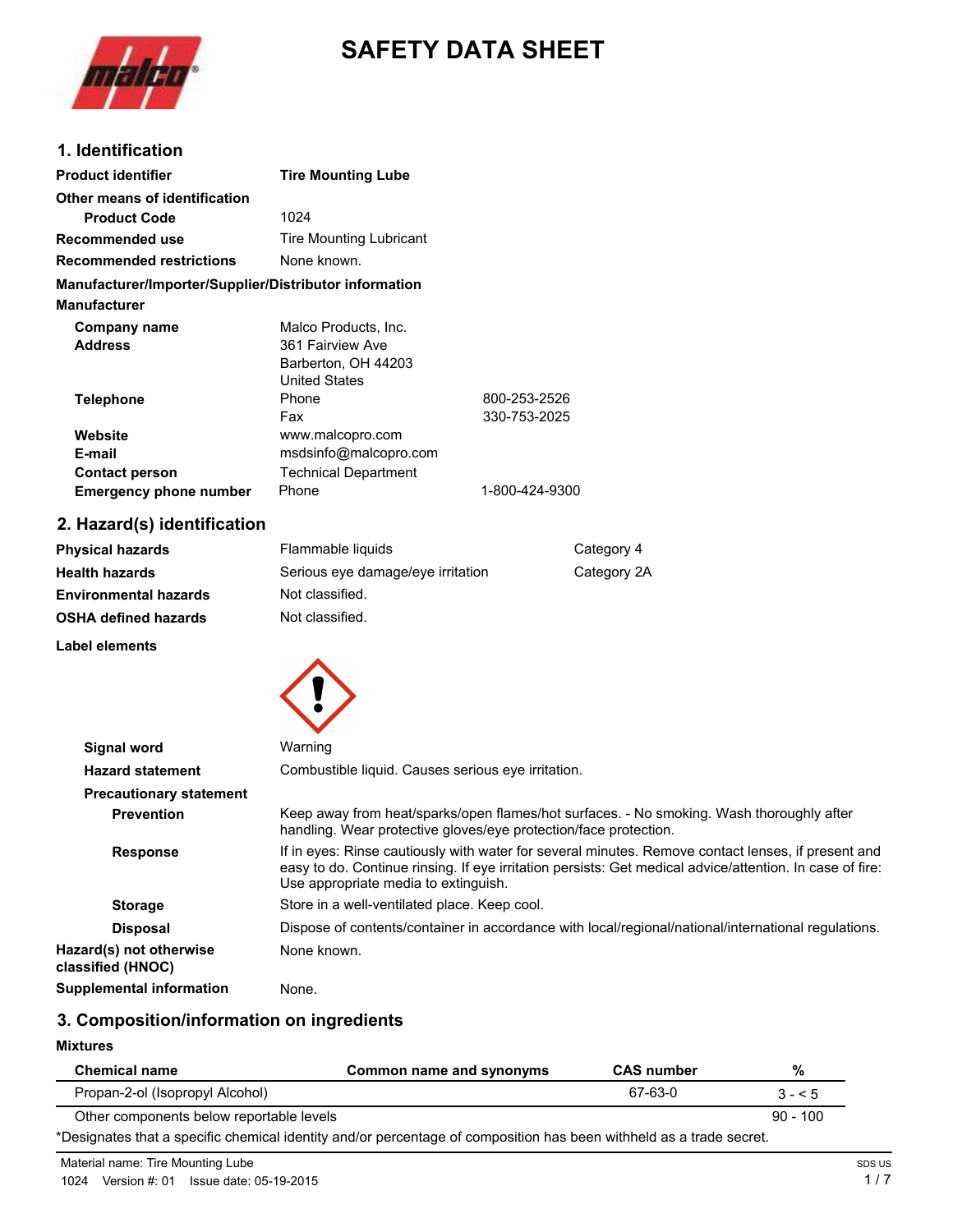## **4. First-aid measures**

| <b>Inhalation</b>                                                            | Move to fresh air. Call a physician if symptoms develop or persist.                                                                                                                                    |
|------------------------------------------------------------------------------|--------------------------------------------------------------------------------------------------------------------------------------------------------------------------------------------------------|
| <b>Skin contact</b>                                                          | Wash off with soap and water. Get medical attention if irritation develops and persists.                                                                                                               |
| Eye contact                                                                  | Immediately flush eyes with plenty of water for at least 15 minutes. Remove contact lenses, if<br>present and easy to do. Continue rinsing. Get medical attention if irritation develops and persists. |
| Ingestion                                                                    | Rinse mouth. Get medical attention if symptoms occur.                                                                                                                                                  |
| <b>Most important</b><br>symptoms/effects, acute and<br>delayed              | Severe eye irritation. Symptoms may include stinging, tearing, redness, swelling, and blurred<br>vision.                                                                                               |
| Indication of immediate<br>medical attention and special<br>treatment needed | Provide general supportive measures and treat symptomatically. Keep victim under observation.<br>Symptoms may be delayed.                                                                              |
| <b>General information</b>                                                   | Ensure that medical personnel are aware of the material(s) involved, and take precautions to<br>protect themselves.                                                                                    |
| 5. Fire-fighting measures                                                    |                                                                                                                                                                                                        |
| Suitable extinguishing media                                                 | Water fog. Foam. Dry chemical powder. Carbon dioxide (CO2).                                                                                                                                            |

| Unsuitable extinguishing<br>media                                | Do not use water jet as an extinguisher, as this will spread the fire.                                                                                            |
|------------------------------------------------------------------|-------------------------------------------------------------------------------------------------------------------------------------------------------------------|
| Specific hazards arising from<br>the chemical                    | The product is combustible, and heating may generate vapors which may form explosive vapor/air<br>mixtures. During fire, gases hazardous to health may be formed. |
| Special protective equipment<br>and precautions for firefighters | Self-contained breathing apparatus and full protective clothing must be worn in case of fire.                                                                     |
| <b>Fire fighting</b><br>equipment/instructions                   | In case of fire and/or explosion do not breathe fumes. Move containers from fire area if you can do<br>so without risk.                                           |
| <b>Specific methods</b>                                          | Use standard firefighting procedures and consider the hazards of other involved materials.                                                                        |
| <b>General fire hazards</b>                                      | Combustible liquid.                                                                                                                                               |

#### **6. Accidental release measures**

| Personal precautions,<br>protective equipment and<br>emergency procedures | Keep unnecessary personnel away. Keep people away from and upwind of spill/leak. Keep out of<br>low areas. Eliminate all ignition sources (no smoking, flares, sparks, or flames in immediate area).<br>Wear appropriate protective equipment and clothing during clean-up. Do not touch damaged<br>containers or spilled material unless wearing appropriate protective clothing. Ensure adequate<br>ventilation. Local authorities should be advised if significant spillages cannot be contained. For<br>personal protection, see section 8 of the SDS. |
|---------------------------------------------------------------------------|------------------------------------------------------------------------------------------------------------------------------------------------------------------------------------------------------------------------------------------------------------------------------------------------------------------------------------------------------------------------------------------------------------------------------------------------------------------------------------------------------------------------------------------------------------|
| Methods and materials for<br>containment and cleaning up                  | Eliminate all ignition sources (no smoking, flares, sparks, or flames in immediate area). Keep<br>combustibles (wood, paper, oil, etc.) away from spilled material.                                                                                                                                                                                                                                                                                                                                                                                        |
|                                                                           | Large Spills: Stop the flow of material, if this is without risk. Dike the spilled material, where this is<br>possible. Cover with plastic sheet to prevent spreading. Use a non-combustible material like<br>vermiculite, sand or earth to soak up the product and place into a container for later disposal.<br>Prevent entry into waterways, sewer, basements or confined areas. Following product recovery,<br>flush area with water.                                                                                                                  |
|                                                                           | Small Spills: Absorb with earth, sand or other non-combustible material and transfer to containers<br>for later disposal. Clean surface thoroughly to remove residual contamination.                                                                                                                                                                                                                                                                                                                                                                       |
|                                                                           | Never return spills to original containers for re-use. For waste disposal, see section 13 of the SDS.                                                                                                                                                                                                                                                                                                                                                                                                                                                      |
| <b>Environmental precautions</b>                                          | Avoid discharge into drains, water courses or onto the ground.                                                                                                                                                                                                                                                                                                                                                                                                                                                                                             |
| 7. Handling and storage                                                   |                                                                                                                                                                                                                                                                                                                                                                                                                                                                                                                                                            |
| Precautions for safe handling                                             | Keep away from open flames, hot surfaces and sources of ignition. When using do not smoke.<br>Avoid contact with eyes. Avoid prolonged exposure. Provide adequate ventilation. Wear<br>appropriate personal protective equipment. Observe good industrial hygiene practices.                                                                                                                                                                                                                                                                               |
| Conditions for safe storage,<br>including any incompatibilities           | Keep away from heat, sparks and open flame. Store in a cool, dry place out of direct sunlight.<br>Store in original tightly closed container. Store in a well-ventilated place. Keep in an area equipped<br>with sprinklers. Store away from incompatible materials (see Section 10 of the SDS).                                                                                                                                                                                                                                                           |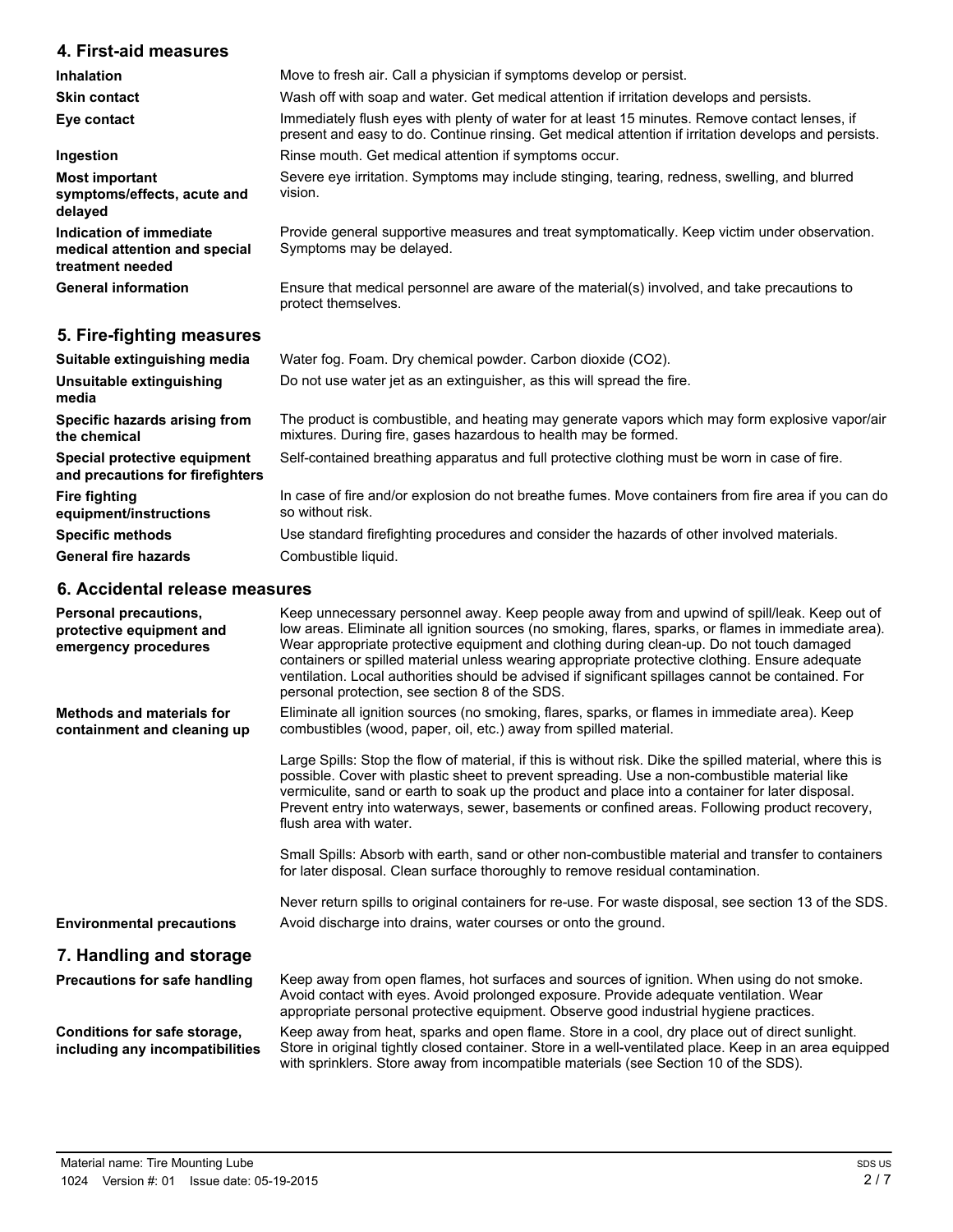# **8. Exposure controls/personal protection**

#### **Occupational exposure limits**

| US. OSHA Table Z-1 Limits for Air Contaminants (29 CFR 1910.1000)<br><b>Components</b> | <b>Type</b>                                                   |                    |                 | Value                                                                                                                                                                                                                                                                                                                                                                                                          |  |
|----------------------------------------------------------------------------------------|---------------------------------------------------------------|--------------------|-----------------|----------------------------------------------------------------------------------------------------------------------------------------------------------------------------------------------------------------------------------------------------------------------------------------------------------------------------------------------------------------------------------------------------------------|--|
| Propan-2-ol (Isopropyl<br>Alcohol) (CAS 67-63-0)                                       | PEL                                                           |                    |                 | 980 mg/m3                                                                                                                                                                                                                                                                                                                                                                                                      |  |
|                                                                                        |                                                               |                    |                 | $400$ ppm                                                                                                                                                                                                                                                                                                                                                                                                      |  |
| <b>US. ACGIH Threshold Limit Values</b><br><b>Components</b>                           |                                                               |                    |                 | Value                                                                                                                                                                                                                                                                                                                                                                                                          |  |
|                                                                                        | <b>Type</b>                                                   |                    |                 |                                                                                                                                                                                                                                                                                                                                                                                                                |  |
| Propan-2-ol (Isopropyl<br>Alcohol) (CAS 67-63-0)                                       | <b>STEL</b>                                                   |                    |                 | $400$ ppm                                                                                                                                                                                                                                                                                                                                                                                                      |  |
|                                                                                        | <b>TWA</b>                                                    |                    |                 | 200 ppm                                                                                                                                                                                                                                                                                                                                                                                                        |  |
| US. NIOSH: Pocket Guide to Chemical Hazards                                            |                                                               |                    |                 | <b>Value</b>                                                                                                                                                                                                                                                                                                                                                                                                   |  |
| <b>Components</b>                                                                      | <b>Type</b>                                                   |                    |                 |                                                                                                                                                                                                                                                                                                                                                                                                                |  |
| Propan-2-ol (Isopropyl<br>Alcohol) (CAS 67-63-0)                                       | <b>STEL</b>                                                   |                    |                 | 1225 mg/m3                                                                                                                                                                                                                                                                                                                                                                                                     |  |
|                                                                                        |                                                               |                    |                 | 500 ppm                                                                                                                                                                                                                                                                                                                                                                                                        |  |
|                                                                                        | <b>TWA</b>                                                    |                    |                 | 980 mg/m3                                                                                                                                                                                                                                                                                                                                                                                                      |  |
|                                                                                        |                                                               |                    |                 | $400$ ppm                                                                                                                                                                                                                                                                                                                                                                                                      |  |
| <b>Biological limit values</b>                                                         |                                                               |                    |                 |                                                                                                                                                                                                                                                                                                                                                                                                                |  |
| <b>ACGIH Biological Exposure Indices</b><br><b>Components</b>                          | <b>Value</b>                                                  | <b>Determinant</b> | <b>Specimen</b> | <b>Sampling Time</b>                                                                                                                                                                                                                                                                                                                                                                                           |  |
| Propan-2-ol (Isopropyl<br>Alcohol) (CAS 67-63-0)                                       | 40 mg/l                                                       | Acetone            | Urine           |                                                                                                                                                                                                                                                                                                                                                                                                                |  |
| * - For sampling details, please see the source document.                              |                                                               |                    |                 |                                                                                                                                                                                                                                                                                                                                                                                                                |  |
| Appropriate engineering<br>controls                                                    | eyewash station.                                              |                    |                 | Good general ventilation (typically 10 air changes per hour) should be used. Ventilation rates<br>should be matched to conditions. If applicable, use process enclosures, local exhaust ventilation,<br>or other engineering controls to maintain airborne levels below recommended exposure limits. If<br>exposure limits have not been established, maintain airborne levels to an acceptable level. Provide |  |
| Individual protection measures, such as personal protective equipment                  |                                                               |                    |                 |                                                                                                                                                                                                                                                                                                                                                                                                                |  |
| <b>Eye/face protection</b>                                                             | Wear safety glasses with side shields (or goggles).           |                    |                 |                                                                                                                                                                                                                                                                                                                                                                                                                |  |
| <b>Skin protection</b>                                                                 |                                                               |                    |                 |                                                                                                                                                                                                                                                                                                                                                                                                                |  |
| <b>Hand protection</b>                                                                 | Wear appropriate chemical resistant gloves.                   |                    |                 |                                                                                                                                                                                                                                                                                                                                                                                                                |  |
| <b>Other</b>                                                                           | Wear suitable protective clothing.                            |                    |                 |                                                                                                                                                                                                                                                                                                                                                                                                                |  |
| <b>Respiratory protection</b>                                                          | been established), an approved respirator must be worn.       |                    |                 | If engineering controls do not maintain airborne concentrations below recommended exposure<br>limits (where applicable) or to an acceptable level (in countries where exposure limits have not                                                                                                                                                                                                                 |  |
| <b>Thermal hazards</b>                                                                 | Wear appropriate thermal protective clothing, when necessary. |                    |                 |                                                                                                                                                                                                                                                                                                                                                                                                                |  |
| <b>General hygiene</b><br>considerations                                               | clothing and protective equipment to remove contaminants.     |                    |                 | When using do not smoke. Always observe good personal hygiene measures, such as washing<br>after handling the material and before eating, drinking, and/or smoking. Routinely wash work                                                                                                                                                                                                                        |  |
| 9. Physical and chemical properties                                                    |                                                               |                    |                 |                                                                                                                                                                                                                                                                                                                                                                                                                |  |
| Appearance                                                                             | Clear. Viscous.                                               |                    |                 |                                                                                                                                                                                                                                                                                                                                                                                                                |  |
|                                                                                        |                                                               |                    |                 |                                                                                                                                                                                                                                                                                                                                                                                                                |  |

| <b>APPGRANCE</b>                           | UILCII. VIJUUD. |
|--------------------------------------------|-----------------|
| <b>Physical state</b>                      | Liquid.         |
| Form                                       | Liquid.         |
| Color                                      | Blue            |
| Odor                                       | Soapy           |
| Odor threshold                             | Not available.  |
| рH                                         | Not available.  |
| Melting point/freezing point               | Not available.  |
| Initial boiling point and boiling<br>range | Not available.  |
|                                            |                 |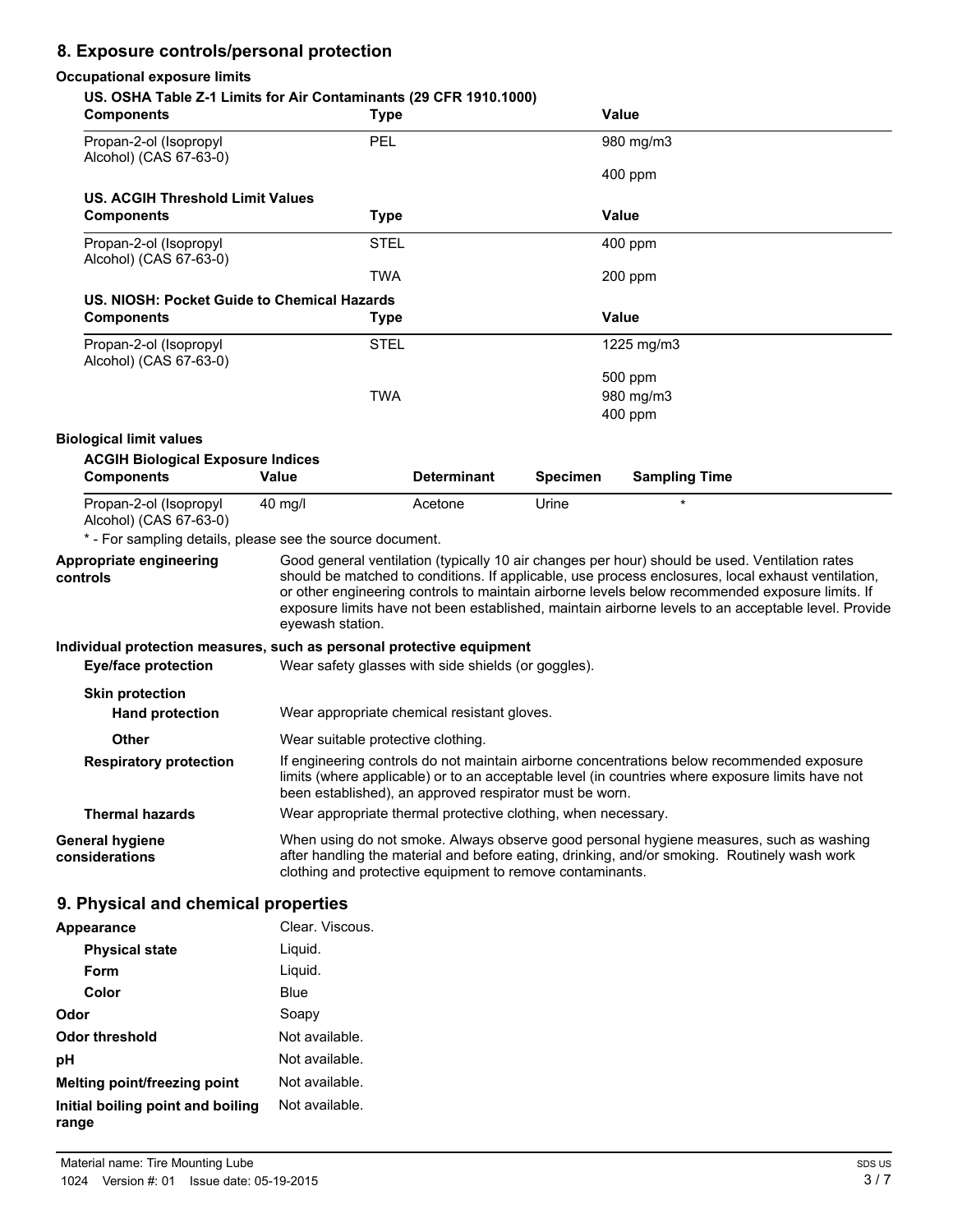|                  | <b>Flash point</b>                                | 175.0 °F (79.4 °C)         |
|------------------|---------------------------------------------------|----------------------------|
|                  | <b>Evaporation rate</b>                           | Not available.             |
|                  | Flammability (solid, gas)                         | Not available.             |
|                  | Upper/lower flammability or explosive limits      |                            |
|                  | <b>Flammability limit - lower</b><br>(%)          | Not available.             |
|                  | <b>Flammability limit - upper</b><br>$(\% )$      | Not available.             |
|                  | Explosive limit - lower (%)                       | Not available.             |
|                  | Explosive limit - upper (%)                       | Not available.             |
|                  | Vapor pressure                                    | 0.00001 hPa estimated      |
|                  | Vapor density                                     | Not available.             |
|                  | <b>Relative density</b>                           | Not available.             |
|                  | Solubility(ies)                                   |                            |
|                  | Solubility (water)                                | Not available.             |
|                  | <b>Partition coefficient</b><br>(n-octanol/water) | Not available.             |
|                  | <b>Auto-ignition temperature</b>                  | Not available.             |
|                  | <b>Decomposition temperature</b>                  | Not available.             |
| <b>Viscosity</b> |                                                   | 175 cP                     |
|                  | <b>Viscosity temperature</b>                      | 68 °F (20 °C)              |
|                  | Other information                                 |                            |
|                  | <b>Density</b>                                    | 8.28 lb/gal                |
|                  | <b>Flammability class</b>                         | Combustible IIIA estimated |
|                  | <b>Kinematic viscosity</b>                        | 125.8 cSt                  |
|                  | <b>Kinematic viscosity</b><br>temperature         | 68 °F (20 °C)              |
|                  | VOC (Weight %)                                    | 3.5                        |

# **10. Stability and reactivity**

| <b>Reactivity</b>                            | The product is stable and non-reactive under normal conditions of use, storage and transport.                                                     |
|----------------------------------------------|---------------------------------------------------------------------------------------------------------------------------------------------------|
| <b>Chemical stability</b>                    | Material is stable under normal conditions.                                                                                                       |
| <b>Possibility of hazardous</b><br>reactions | Hazardous polymerization does not occur.                                                                                                          |
| <b>Conditions to avoid</b>                   | Avoid heat, sparks, open flames and other ignition sources. Avoid temperatures exceeding the<br>flash point. Contact with incompatible materials. |
| Incompatible materials                       | Strong oxidizing agents.                                                                                                                          |
| <b>Hazardous decomposition</b><br>products   | No hazardous decomposition products are known.                                                                                                    |

# **11. Toxicological information**

#### **Information on likely routes of exposure**

| <b>Inhalation</b>                                                                  | Prolonged inhalation may be harmful.                                                                     |
|------------------------------------------------------------------------------------|----------------------------------------------------------------------------------------------------------|
| <b>Skin contact</b>                                                                | No adverse effects due to skin contact are expected.                                                     |
| Eye contact                                                                        | Causes serious eye irritation.                                                                           |
| Ingestion                                                                          | Expected to be a low ingestion hazard.                                                                   |
| Symptoms related to the<br>physical, chemical and<br>toxicological characteristics | Severe eye irritation. Symptoms may include stinging, tearing, redness, swelling, and blurred<br>vision. |

#### **Information on toxicological effects**

**Acute toxicity**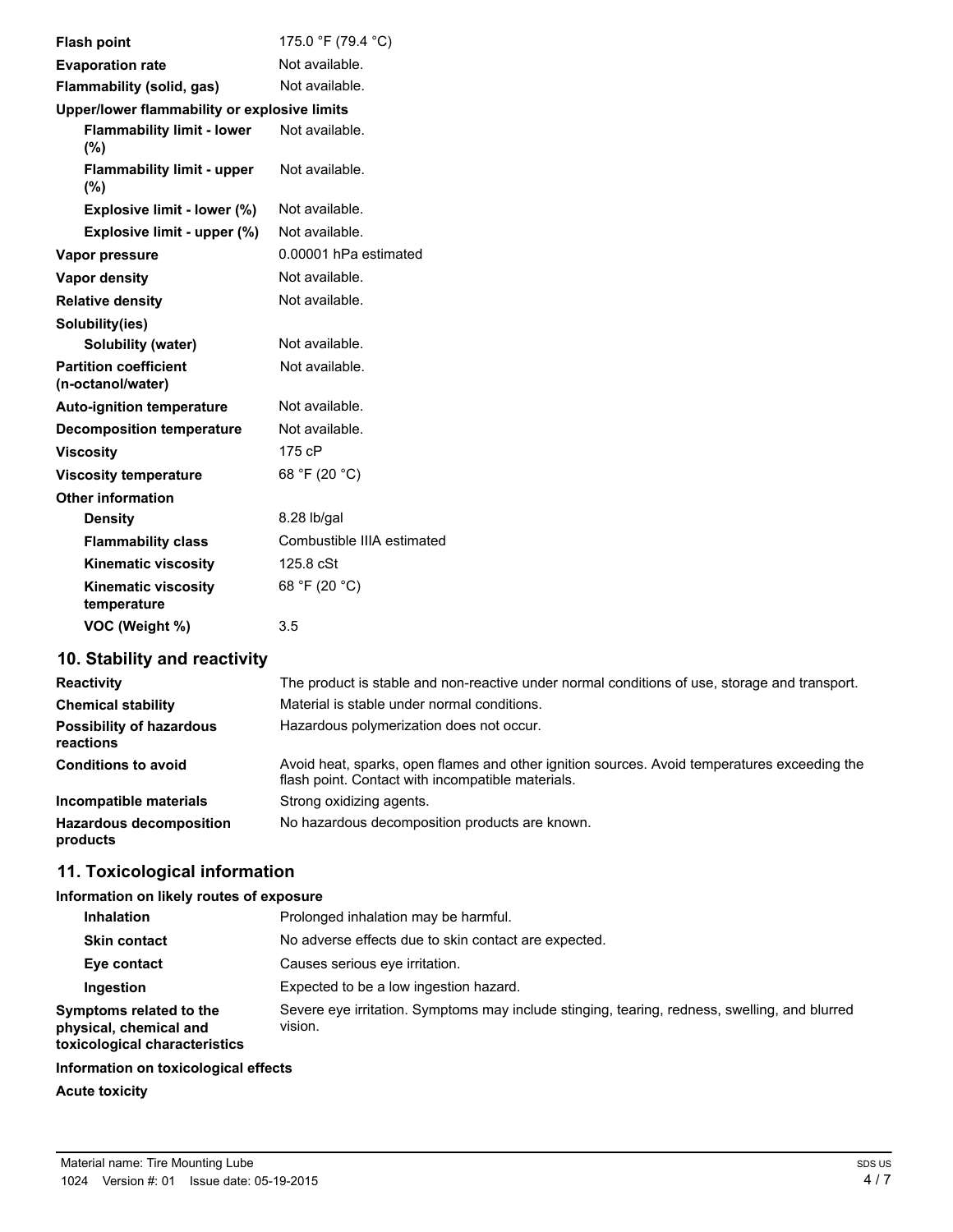| <b>Components</b>                                                                    | <b>Species</b>                                                                                                                                                                                                         |                                                                                                                                                                                             | <b>Test Results</b>                                                                                                                                                                                   |  |  |
|--------------------------------------------------------------------------------------|------------------------------------------------------------------------------------------------------------------------------------------------------------------------------------------------------------------------|---------------------------------------------------------------------------------------------------------------------------------------------------------------------------------------------|-------------------------------------------------------------------------------------------------------------------------------------------------------------------------------------------------------|--|--|
| Propan-2-ol (Isopropyl Alcohol) (CAS 67-63-0)                                        |                                                                                                                                                                                                                        |                                                                                                                                                                                             |                                                                                                                                                                                                       |  |  |
| Acute                                                                                |                                                                                                                                                                                                                        |                                                                                                                                                                                             |                                                                                                                                                                                                       |  |  |
| Oral                                                                                 |                                                                                                                                                                                                                        |                                                                                                                                                                                             |                                                                                                                                                                                                       |  |  |
| LD50                                                                                 | Mouse                                                                                                                                                                                                                  |                                                                                                                                                                                             | 4.5 g/kg                                                                                                                                                                                              |  |  |
|                                                                                      |                                                                                                                                                                                                                        | * Estimates for product may be based on additional component data not shown.                                                                                                                |                                                                                                                                                                                                       |  |  |
| <b>Skin corrosion/irritation</b>                                                     |                                                                                                                                                                                                                        | Prolonged skin contact may cause temporary irritation.                                                                                                                                      |                                                                                                                                                                                                       |  |  |
| Serious eye damage/eye                                                               |                                                                                                                                                                                                                        | Causes serious eye irritation.                                                                                                                                                              |                                                                                                                                                                                                       |  |  |
| irritation                                                                           |                                                                                                                                                                                                                        |                                                                                                                                                                                             |                                                                                                                                                                                                       |  |  |
| <b>Respiratory or skin sensitization</b>                                             |                                                                                                                                                                                                                        |                                                                                                                                                                                             |                                                                                                                                                                                                       |  |  |
| <b>Respiratory sensitization</b>                                                     | Not available.                                                                                                                                                                                                         |                                                                                                                                                                                             |                                                                                                                                                                                                       |  |  |
| <b>Skin sensitization</b>                                                            | This product is not expected to cause skin sensitization.                                                                                                                                                              |                                                                                                                                                                                             |                                                                                                                                                                                                       |  |  |
| Germ cell mutagenicity                                                               | No data available to indicate product or any components present at greater than 0.1% are<br>mutagenic or genotoxic.                                                                                                    |                                                                                                                                                                                             |                                                                                                                                                                                                       |  |  |
| Carcinogenicity                                                                      |                                                                                                                                                                                                                        | This product is not considered to be a carcinogen by IARC, ACGIH, NTP, or OSHA.                                                                                                             |                                                                                                                                                                                                       |  |  |
| OSHA Specifically Regulated Substances (29 CFR 1910.1001-1050)                       |                                                                                                                                                                                                                        |                                                                                                                                                                                             |                                                                                                                                                                                                       |  |  |
| Not listed.                                                                          |                                                                                                                                                                                                                        |                                                                                                                                                                                             |                                                                                                                                                                                                       |  |  |
| <b>Reproductive toxicity</b>                                                         | This product is not expected to cause reproductive or developmental effects.                                                                                                                                           |                                                                                                                                                                                             |                                                                                                                                                                                                       |  |  |
| Specific target organ toxicity -<br>single exposure                                  | Not classified.                                                                                                                                                                                                        |                                                                                                                                                                                             |                                                                                                                                                                                                       |  |  |
| Specific target organ toxicity -<br>repeated exposure                                |                                                                                                                                                                                                                        | Not classified.                                                                                                                                                                             |                                                                                                                                                                                                       |  |  |
| <b>Aspiration hazard</b>                                                             |                                                                                                                                                                                                                        | Not available.                                                                                                                                                                              |                                                                                                                                                                                                       |  |  |
| <b>Chronic effects</b>                                                               |                                                                                                                                                                                                                        | Prolonged inhalation may be harmful.                                                                                                                                                        |                                                                                                                                                                                                       |  |  |
|                                                                                      |                                                                                                                                                                                                                        |                                                                                                                                                                                             |                                                                                                                                                                                                       |  |  |
| 12. Ecological information                                                           |                                                                                                                                                                                                                        |                                                                                                                                                                                             |                                                                                                                                                                                                       |  |  |
| <b>Ecotoxicity</b>                                                                   |                                                                                                                                                                                                                        |                                                                                                                                                                                             | The product is not classified as environmentally hazardous. However, this does not exclude the<br>possibility that large or frequent spills can have a harmful or damaging effect on the environment. |  |  |
| <b>Components</b>                                                                    |                                                                                                                                                                                                                        | <b>Species</b>                                                                                                                                                                              | <b>Test Results</b>                                                                                                                                                                                   |  |  |
| Propan-2-ol (Isopropyl Alcohol) (CAS 67-63-0)                                        |                                                                                                                                                                                                                        |                                                                                                                                                                                             |                                                                                                                                                                                                       |  |  |
| <b>Aquatic</b>                                                                       | <b>LC50</b>                                                                                                                                                                                                            |                                                                                                                                                                                             |                                                                                                                                                                                                       |  |  |
| Fish                                                                                 |                                                                                                                                                                                                                        | Bluegill (Lepomis macrochirus)                                                                                                                                                              | > 1400 mg/l, 96 hours                                                                                                                                                                                 |  |  |
|                                                                                      |                                                                                                                                                                                                                        | * Estimates for product may be based on additional component data not shown.                                                                                                                |                                                                                                                                                                                                       |  |  |
| Persistence and degradability                                                        |                                                                                                                                                                                                                        | No data is available on the degradability of this product.                                                                                                                                  |                                                                                                                                                                                                       |  |  |
| <b>Bioaccumulative potential</b>                                                     |                                                                                                                                                                                                                        | No data available.                                                                                                                                                                          |                                                                                                                                                                                                       |  |  |
| Partition coefficient n-octanol / water (log Kow)<br>Propan-2-ol (Isopropyl Alcohol) |                                                                                                                                                                                                                        | 0.05                                                                                                                                                                                        |                                                                                                                                                                                                       |  |  |
| <b>Mobility in soil</b>                                                              | No data available.                                                                                                                                                                                                     |                                                                                                                                                                                             |                                                                                                                                                                                                       |  |  |
| Other adverse effects                                                                |                                                                                                                                                                                                                        | potential, endocrine disruption, global warming potential) are expected from this component.                                                                                                | No other adverse environmental effects (e.g. ozone depletion, photochemical ozone creation                                                                                                            |  |  |
| 13. Disposal considerations                                                          |                                                                                                                                                                                                                        |                                                                                                                                                                                             |                                                                                                                                                                                                       |  |  |
| <b>Disposal instructions</b>                                                         |                                                                                                                                                                                                                        | Collect and reclaim or dispose in sealed containers at licensed waste disposal site. Dispose of<br>contents/container in accordance with local/regional/national/international regulations. |                                                                                                                                                                                                       |  |  |
| <b>Local disposal regulations</b>                                                    |                                                                                                                                                                                                                        | Dispose in accordance with all applicable regulations.                                                                                                                                      |                                                                                                                                                                                                       |  |  |
| Hazardous waste code                                                                 |                                                                                                                                                                                                                        | The waste code should be assigned in discussion between the user, the producer and the waste<br>disposal company.                                                                           |                                                                                                                                                                                                       |  |  |
| Waste from residues / unused<br>products                                             | Dispose of in accordance with local regulations. Empty containers or liners may retain some<br>product residues. This material and its container must be disposed of in a safe manner (see:<br>Disposal instructions). |                                                                                                                                                                                             |                                                                                                                                                                                                       |  |  |
| <b>Contaminated packaging</b>                                                        | Empty containers should be taken to an approved waste handling site for recycling or disposal.<br>Since emptied containers may retain product residue, follow label warnings even after container is<br>emptied.       |                                                                                                                                                                                             |                                                                                                                                                                                                       |  |  |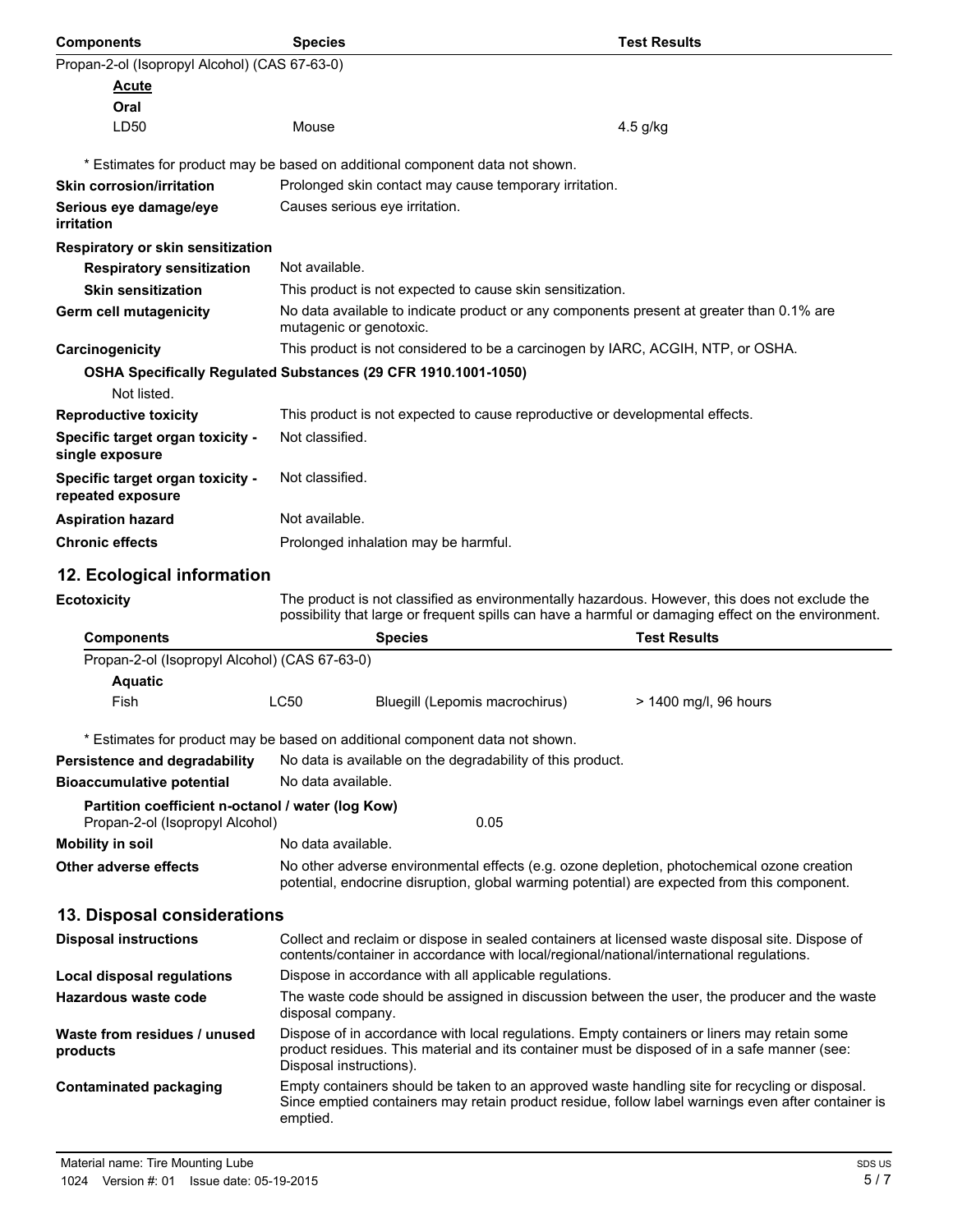## **14. Transport information**

#### **DOT**

Not regulated as dangerous goods.

#### **IATA**

Not regulated as dangerous goods.

#### **IMDG**

Not regulated as dangerous goods.

**Transport in bulk according to** Not available. **Annex II of MARPOL 73/78 and the IBC Code**

## **15. Regulatory information**

| <b>US federal regulations</b>                                                           | This product is a "Hazardous Chemical" as defined by the OSHA Hazard Communication<br>Standard, 29 CFR 1910.1200.<br>One or more components are not listed on TSCA. |
|-----------------------------------------------------------------------------------------|---------------------------------------------------------------------------------------------------------------------------------------------------------------------|
|                                                                                         | TSCA Section 12(b) Export Notification (40 CFR 707, Subpt. D)                                                                                                       |
| Not regulated.<br><b>CERCLA Hazardous Substance List (40 CFR 302.4)</b>                 |                                                                                                                                                                     |
| Not listed.                                                                             |                                                                                                                                                                     |
| <b>SARA 304 Emergency release notification</b>                                          |                                                                                                                                                                     |
| Not regulated.                                                                          |                                                                                                                                                                     |
|                                                                                         | OSHA Specifically Regulated Substances (29 CFR 1910.1001-1050)                                                                                                      |
| Not listed.                                                                             |                                                                                                                                                                     |
|                                                                                         | Superfund Amendments and Reauthorization Act of 1986 (SARA)<br>Immediate Hazard - Yes                                                                               |
| <b>Hazard categories</b>                                                                | Delayed Hazard - No<br>Fire Hazard - Yes<br>Pressure Hazard - No<br>Reactivity Hazard - No                                                                          |
| <b>SARA 302 Extremely hazardous substance</b><br>Not listed.                            |                                                                                                                                                                     |
| SARA 311/312 Hazardous<br>chemical                                                      | No                                                                                                                                                                  |
| SARA 313 (TRI reporting)<br>Not regulated.                                              |                                                                                                                                                                     |
| Other federal regulations                                                               |                                                                                                                                                                     |
| Not regulated.                                                                          | Clean Air Act (CAA) Section 112 Hazardous Air Pollutants (HAPs) List                                                                                                |
| Not regulated.                                                                          | Clean Air Act (CAA) Section 112(r) Accidental Release Prevention (40 CFR 68.130)                                                                                    |
| <b>Safe Drinking Water Act</b><br>(SDWA)                                                | Not regulated.                                                                                                                                                      |
| <b>US state regulations</b>                                                             |                                                                                                                                                                     |
| Not listed.                                                                             | US. California Controlled Substances. CA Department of Justice (California Health and Safety Code Section 11100)                                                    |
| (a)                                                                                     | US. California. Candidate Chemicals List. Safer Consumer Products Regulations (Cal. Code Regs, tit. 22, 69502.3, subd.                                              |
| Propan-2-ol (Isopropyl Alcohol) (CAS 67-63-0)<br>US. Massachusetts RTK - Substance List |                                                                                                                                                                     |
| Propan-2-ol (Isopropyl Alcohol) (CAS 67-63-0)                                           | US. New Jersey Worker and Community Right-to-Know Act                                                                                                               |
| Propan-2-ol (Isopropyl Alcohol) (CAS 67-63-0)                                           | US. Pennsylvania Worker and Community Right-to-Know Law                                                                                                             |
| Propan-2-ol (Isopropyl Alcohol) (CAS 67-63-0)<br><b>US. Rhode Island RTK</b>            |                                                                                                                                                                     |
|                                                                                         |                                                                                                                                                                     |

Propan-2-ol (Isopropyl Alcohol) (CAS 67-63-0)